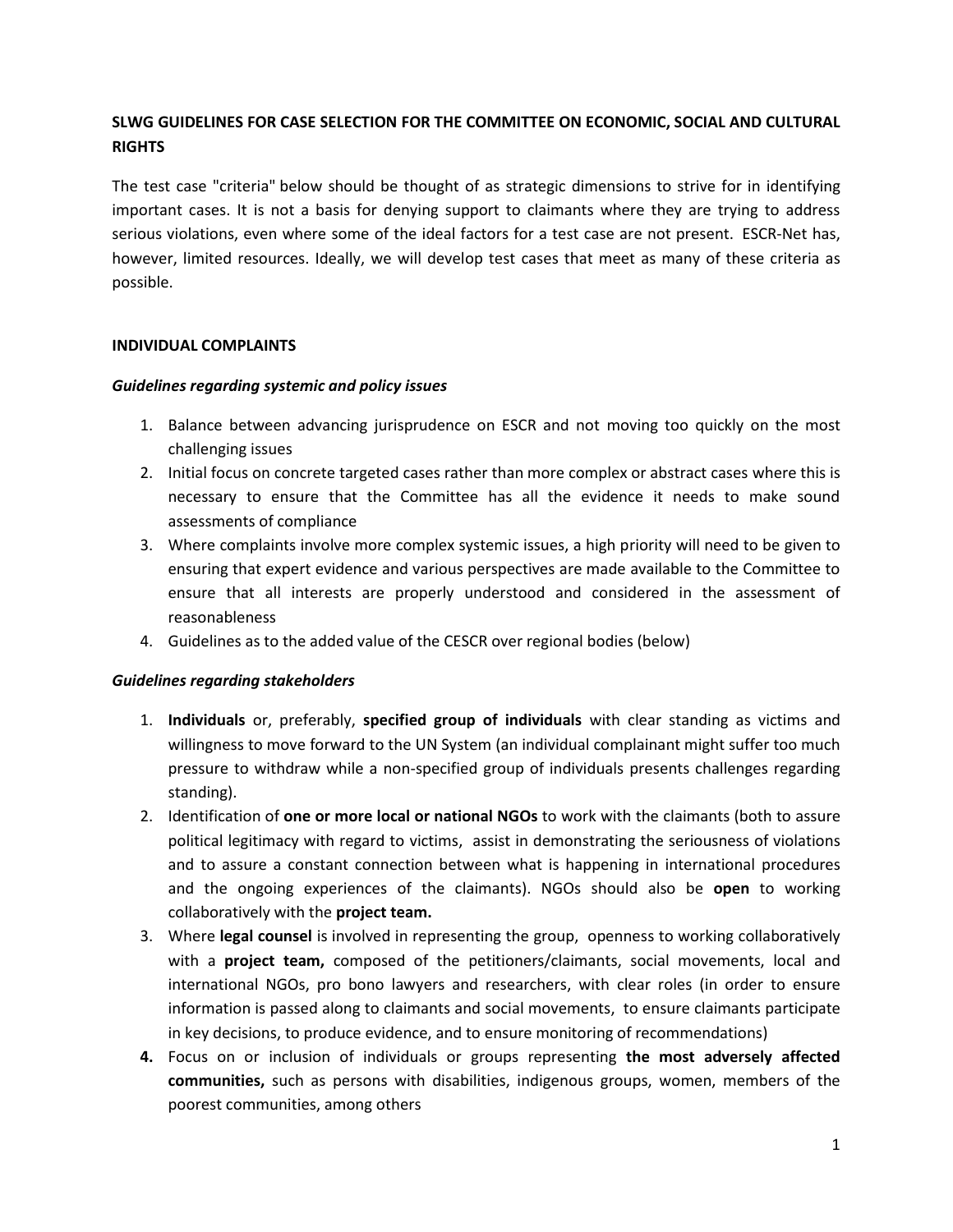5. **A strong connection between the individual claims and social movements** (among other reasons, to promote broader implementation)

## *Guidelines as to admissibility issues*

- 6. **Exhaustion of domestic remedies** or **clear lack of effective domestic remedies** (Rules of Procedure Draft) or unreasonably **prolonged** remedies (Rules of Procedure Draft). Admissibility has been the greatest obstacle before UN Committees.
- 7. Where necessary, the Committee may consider whether a petition reveals that the author has suffered a "clear disadvantage." While this is not an admissibility guideline, it will be advantageous to support claimants who are able to show that they have suffered a clear disadvantage as a result of the alleged violation (article 4, OP-ICESCR).

## *Guidelines as to the Committee's added value*

- 8. Regional systems may take considerably longer to decide cases
- 9. Regional systems have not analyzed the content of ESCR in depth, or have the mandate to examine the full range of ESCR which are recognized under the ICESCR

## *Guidelines as to facts, evidence and the merits*

- 10. **Solid evidentiary record, preferably with favourable findings by domestic courts on the evidentiary basis of the claim and** preferably including opinions of experts or official bodies such as NHRI's and/or independent monitoring bodies, **possibly** including alternative formats such as videos.
- **11. Compelling facts** (including number of victims affected)
- **12. Quality of the framing of legal issues in the domestic litigation** so that important arguments, perhaps related to gender, racial or disability-related issues, cannot be excluded because they were not pleaded in the exhaustion of domestic remedies.
- 13. Focus on structural or **systemic issues** with a collective dimension that might have a regional or a national impact (due to CESCR limited capacity, aim at broad impact cases). Such claims should be **accompanied by sufficient information (and evidence)** on how to change public policies in a way that might be politically feasible and effective.
- 14. Helpful if issues addressed in the case have been included in the **CESCR recommendations for the particular country** or have been the subject of recommendations by a UN Special Rapporteur, where the recommendations have been ignored.
- 15. Cases raising **unique obligations imposed by the ICESR: reasonableness standard of review** (supporting a shift of the burden of proof to the State once a prima facie violation has been established) **substantive equality, progressive realization, maximum available resources and the obligation to fulfill** (including with regard to private actors providing public services, ECHR, CEDAW, IASHR), where compelling and solid evidence is available, will be considered strong test cases for establishing jurisprudence and demonstrating the value of the OP.